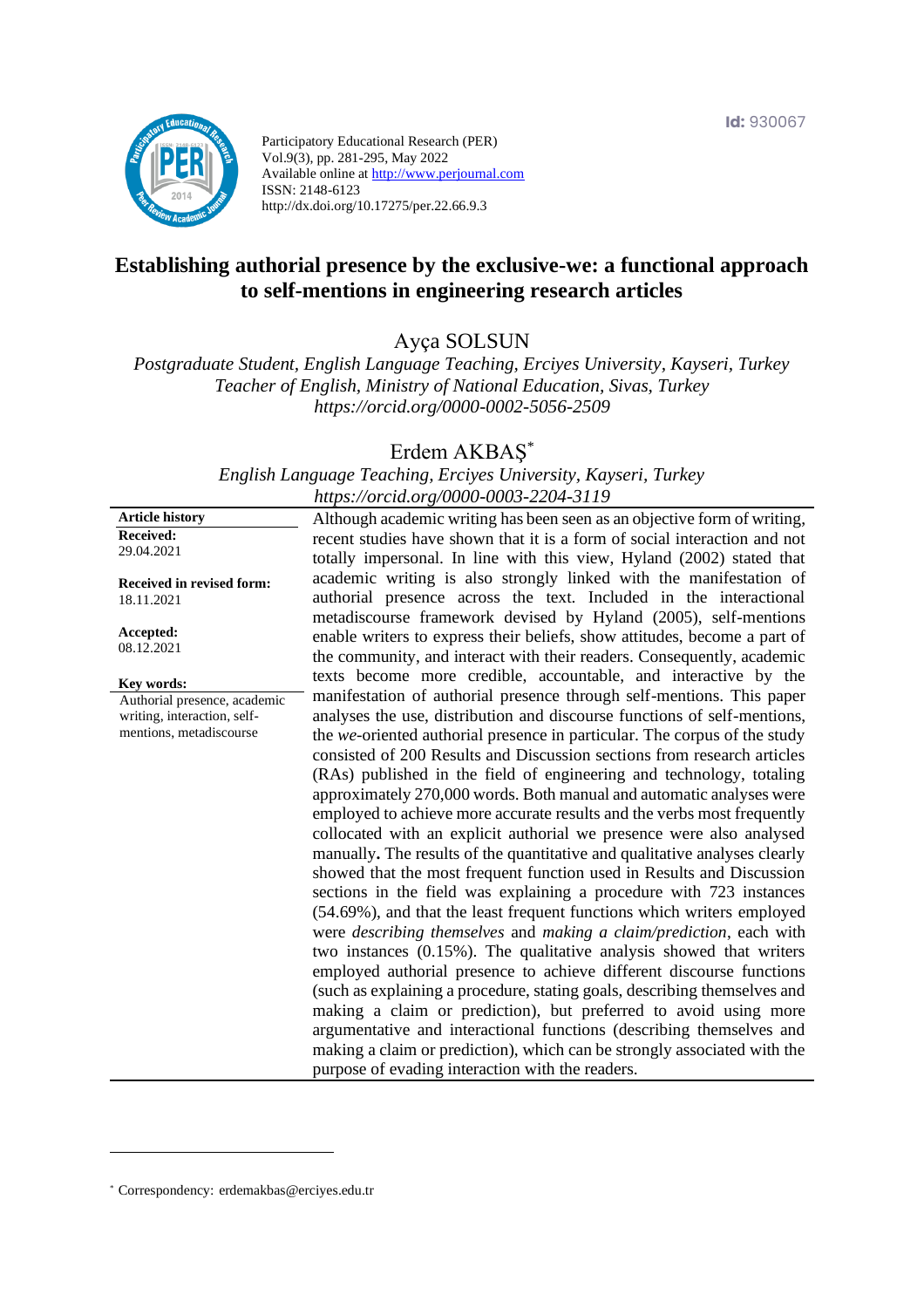#### **Introduction**

Until recently, academic writing was perceived as a chiefly unbiased reflection of neutral and accurate facts (Hyland, 2001). If researchers manage to avoid bias and be impartial, it is highly possible to state that researchers and authors believe that readers can easily interpret the information or message which authors imply, and discover the equal reality presented by researchers and authors. In recent years, however, academic writing has lost the cachet of being neutral, objective, and one-sided and has included interaction between readers and authors within its scope (Hyland, 2005). This development shows that academic writing not only reflects reality but also that authors can achieve an interaction with their readers. As this idea gains more popularity among researchers and in academic contexts, researchers have been giving more attention to how interaction can be achieved in academic texts. In line with this development, the concept of 'metadiscourse' (MD) has gained greater awareness.

Metadiscourse can be defined as an umbrella term used for self-reflective expressions applied to achieve an interaction with readers in order to help authors to express their ideas and to be part of the social community for which they are writing (Bayyurt *et al.*, 2015). The term maintains that writing is not just delivering information which includes only facts, it also explicitly or implicitly includes the attitudes, personal beliefs, personalities, and assumptions of the authors, which helps authors to create an interaction with their readers (Hyland, 2005). Specifically, authors both explain the facts of information to the readers and have an opportunity to convey their personalities and opinions about the topic. Hyland (2005) divided metadiscourse into two categories, one of which was 'interactional metadiscourse' (IMD). IMD principally focuses on personal relationships involved in texts between writers and readers and the ways to increase interaction between them to indicate the stance of the writers. The interactional metafunction of metadiscourse (Halliday, 1994) refers to the implementation of language to spark interaction, allowing writers to engage with their readers and enable them to understand evaluation and feelings (Hyland, 2005).

For the present study, we adopted Hyland's (2005) IMD model because it has a wide scope. We wanted to focus on the authorial presence provided by *we* as self-mentions and the discourse functions signaled in texts in the field of engineering and technology since the use of first-person pronouns is known to be one of the most effective ways of manifesting authorial presence.

# **Related Literature**

With the spread of English as the international language of the academic world, Anglo-American academic literacy has started to interact with other academic literacies and both native and non-native writers in the academic genre have had a tendency to become the part of the interactional community, which concomitantly increases the demand for the implementation of *stance* (Dontcheva-Navrátilová, 2013). The concept of stance is one of the key resources of academic interaction and an extensive amount of research has been conducted in recent decades to analyse the use of stance markers in academic texts. Most of these studies have clearly shown that academic writings are personal rather than being totally impersonal, so stance has taken on a greater importance in the academic world. Thompson and Ye (1991) defined stance as the "evaluative space" which is created by authors to reflect their point of view and their perception about their messages conveyed in their texts (Akbaş & Hardman, 2017). Stance expresses 'voice' or 'community' determined by the personality of authors and is the way in which writers inscribe their presence onto their texts (Hyland, 2005). Writeroriented features of this interaction are one of the main concerns of stance and include the ways

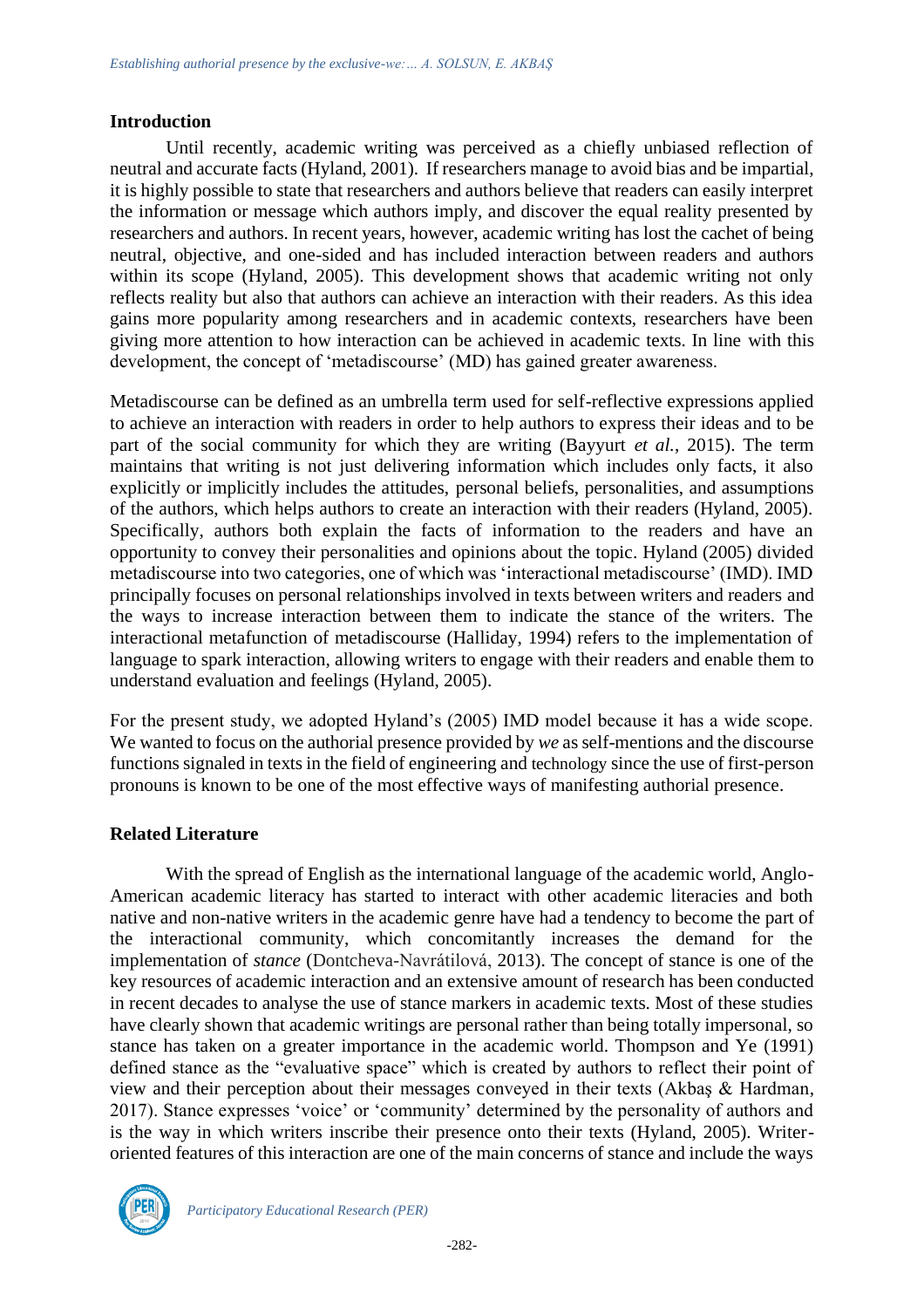in which authors can comment on the accuracy and credibility of their claims and convey the intended attitude more directly to their readers (Hyland, 2005).

Hyland (2005) suggested that stance has three components: evidentiality, affect and presence. Evidentiality deals with the commitment of writers to the reliability of their texts and their impact on the readers; effect refers to the personal attitudes and includes the beliefs and emotions of the writers; and presence concerns the ways in which writers choose to show themselves in their texts. In other words, a stance can be achieved with the help of the epistemic status about what writers claim, which allows the existence of propositions to be seen explicitly and gives space for writers to create different styles (Akbaş, 2014). Moreover, the stance theory of Martin and White (2004) mostly dealt with the feelings and values developed between readers and authors since writers develop a stance for both their texts and their readers. There are four different ways, self-mention, boosters, hedges and attitude markers, to achieve stance in academic writings, but this literature review focuses on studies related to self-mention since the main focus of this study is authorial presence achieved through the first-person plural pronoun *we*.

Authorial presence can be defined as a device for showing a writer's voice and credibility through the use of explicit and implicit forms. Writers can demonstrate their authorial presence explicitly, with the help of personal pronouns, or less explicitly, through the implementation of passive structures (Akbaş, 2014). What determines the way of showing authorial presence is the choice of the authors. If they prefer to highlight their presence, they choose the explicit way (the use of first-person pronouns), but if they want to obscure it, they adopt the implicit way (the use of passive structures). Nonetheless, it is important to bear in mind that one of the most effective concepts of persuading readers and interacting with them is self-mention (Dueñas, 2017). Moreover, Hyland (2002) stated that the explicit use of personal pronouns helps writers to show their identities, involve themselves in the discourse community and create interaction with their readers. The importance of an explicit authorial presence concomitantly reveals some inter-related issues. Hyland (2002) pointed out that a range of social and psychological factors might determine the choices of writers to present their authorial presence. One of the most significant factors is the kind of science in which authorial presence is used. Hyland (2002) explored the relationship between authorial presence and hard and soft fields with a corpus comprising 1.3 million words in 240 RAs in eight related disciplines and found that writers from soft disciplines were four times more likely to use explicit authorial presence than those from hard disciplines. Another study conducted by Hyland (2001) can be defined as one of the most notable studies as he examined the use of personal pronouns in hard and soft fields in a corpus totaling 1.4 million words. The results clearly showed that whereas authors from the soft fields tended to use *I* to display an authorial presence, researchers from hard fields used *we*. The reasons for these results can be interpreted in two different ways.

First, it is highly possible that there is a logical need to use *we* in multi-authored texts, and the second reason might be that single authors in hard fields chose the use of *we* to create communality (Akbaş & Hardman, 2017; Pennycook, 1994). Harwood (2005) conducted research into single-authored RAs in the field of physics and interestingly the results of his study were similar to those in Hyland's (2001) study. Harwood (2005) found that even singleauthored researchers from hard fields preferred to use exclusive *we* to indicate their authorial presence.

Another feature inter-related with authorial presence might be disciplinary variation. McGrath (2016) studied the similarities and differences between two disciplines – anthropology and

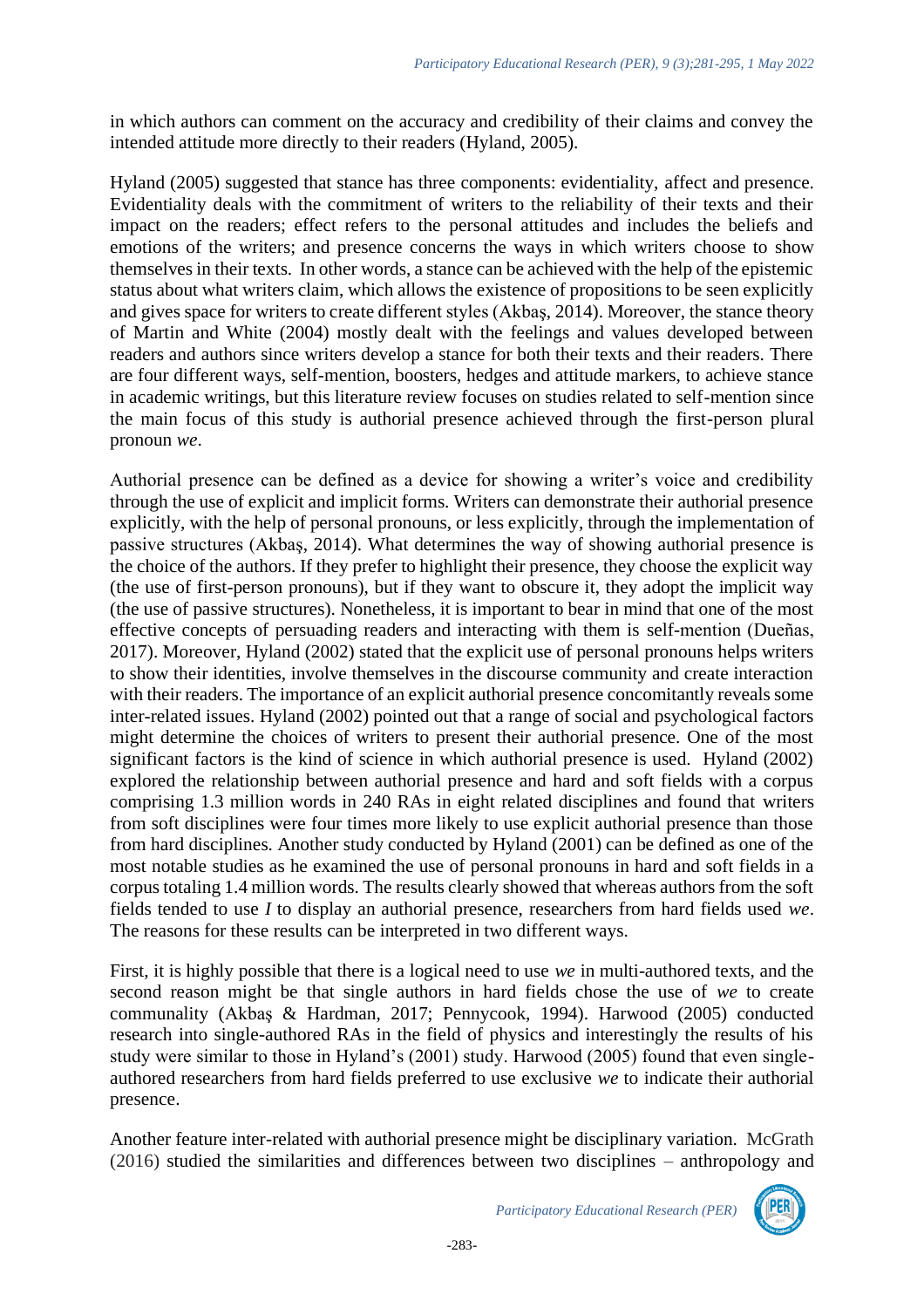history – and found that authors in anthropology used more self-mentions than the writers in history. It can be stated that the difference between the two disciplines might be the result of the nature and content of the disciplines. It is natural to use more self-mentions in anthropology since researchers want to share their current personal experiences whereas authors in history mostly describe past events involving historical figures.

Akinci (2016) conducted a cross-disciplinary study with a corpus consisting of RAs written in the fields of applied linguistics and civil engineering, which were chosen as representatives of hard and soft sciences. The findings showed a significant difference between two disciplines in terms of the frequency of self-mentions. The writers in applied linguistics preferred to employ self-mentions more frequently than those in civil engineering. This finding confirmed the inferences of a previous researcher, McGrath (2016). It is therefore again possible to deduce from the results that authorial presence through self-mentions might be shaped by crossdisciplinary variation.

Additionally, in a study of dissertations, which were intentionally chosen because academic writing is closely associated with the representation of authorial presence, the whole corpus was approximately 300,000 words and the results were note-worthy. Akbaş and Hardman (2017) found that the rate of the we-oriented authorial presence was 2.4 instances per 1000 words for Turkish L1 (TL1) writers but only 1.0 instance per 1000 words for English L1 (EL1) writers. The rate of the TL1 writers was therefore nearly three times that of the EL1 writers even though the texts were single authored. From this finding, it might be presumed that the use of authorial presence might differ between groups with the aim of avoiding involvement.

Hyland (2001) stated that we-based references in single-authored texts might be the result of a desire to avoid personal involvement and to create less explicit authority. Although it is possible to find a great number of studies looking at authorial presence in general, those which analysed we-based authorial presence are relatively limited and focused predominantly on the engineering and technology discipline for identifying disciplinary practices. The present study therefore focuses on the we-based authorial presence and its different discourse functions in the field of engineering and technology.

# **Methodology**

In the present study, we chose to use a mixed-method research approach in order to reach more detailed findings with respect to the phenomenon under investigation. We carried out both a quantitative study in order to investigate the frequency counts of the first-person plural pronoun used to manifest the authorial presence of the writers and a qualitative study to determine the different discourse functions of we-oriented authorial presence. We used these two approaches at the same time in order to reinforce through the qualitative analysis the statistical results which were obtained from the quantitative analysis.

# *Corpus*

The study is based on an analysis of a corpus of 200 Results and Discussion sections from RAs published in the field of engineering and technology. The articles were collected at random through the freely available electronic corpus generator tool 'AntCorGen' (Anthony, 2019). The total number of words in the corpus was 271,359. Table 1 shows the distribution of the corpus.

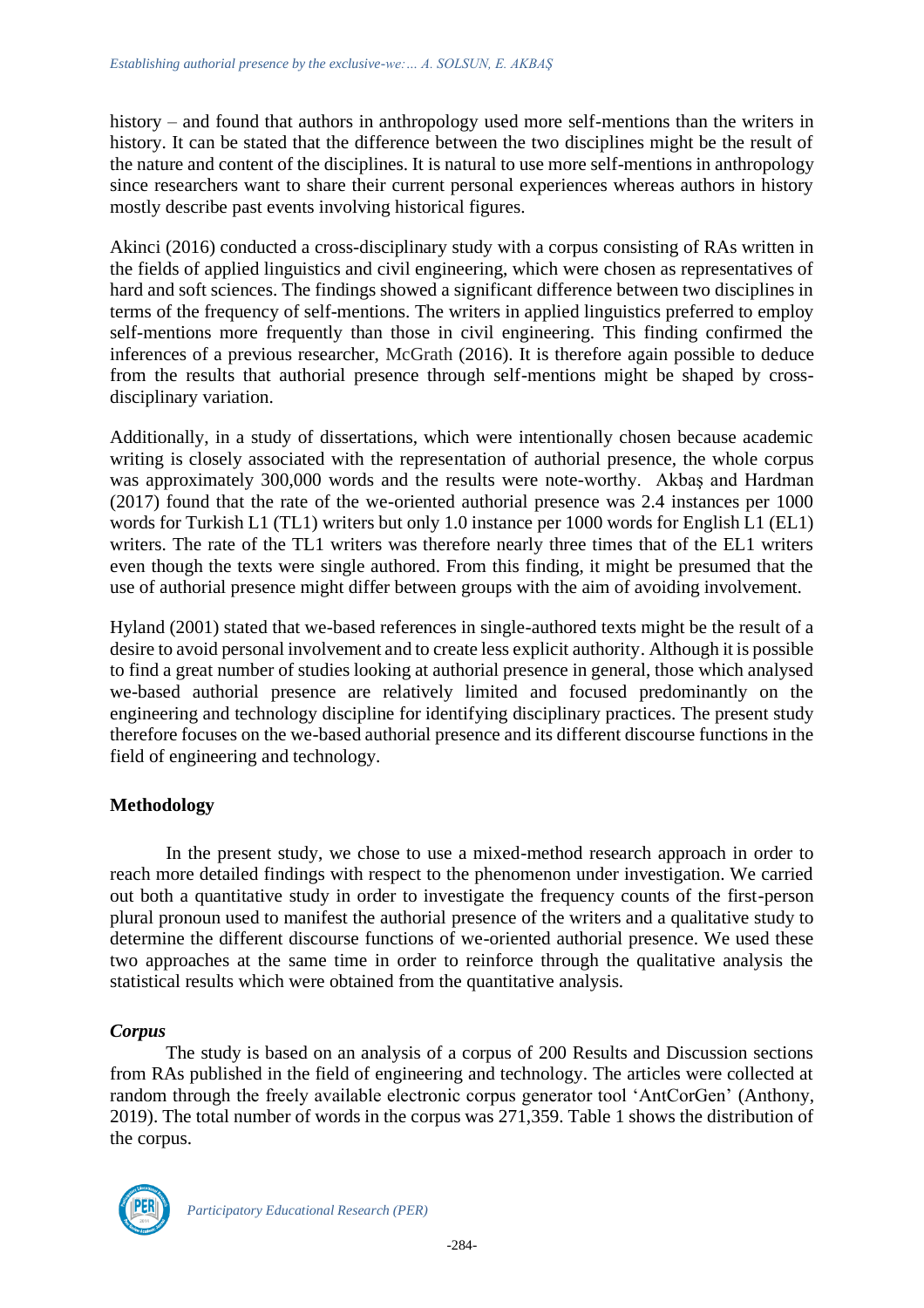| <i>Discipline</i>             | <b>Total number</b><br><b>Results</b><br>оf<br><b>Discussion</b><br>sections | and Total number<br>of words | Average number<br>words<br>of<br><i>per</i><br>section | <b>Total number</b><br>of word types |
|-------------------------------|------------------------------------------------------------------------------|------------------------------|--------------------------------------------------------|--------------------------------------|
| Engineering<br>and Technology | 200                                                                          | 271,359                      | 1.357                                                  | 11,988                               |

|  |  |  | Table 1. The size of the corpus |
|--|--|--|---------------------------------|
|  |  |  |                                 |

As far as the number of words in each Results and Discussion section is concerned, it seems to be relatively low, with 1,357 words in average.

### *Overview of the research*

Both corpus-based and corpus-driven research types were intended to be applied in the present study in line with the initial research idea, but after the pilot analysis of the corpus, the main idea of the research was reshaped. Although the type of metadiscourse was interactional originally, the sub-category of IMD was limited to 'self-mention' after the data were obtained from the sample analysis. The research design of the study consisted of five stages as shown in Figure 1.



Figure 1. General view of the research procedure

In order to ensure the reliability of the results, we carried out an inter-rater reliability procedure using Cohen's kappa statistic, known to be "a robust statistic useful for either interrater or interrater reliability testing" (McHugh, 2012, p.279), between two coders. Using 10% of the cases identified in our corpus, we invited another researcher with prior experience of coding data following classifications with respect to the communicative functions of self-mentions. When the selected cases had been coded by all the raters, we calculated a Cohen's kappa statistic as a measure of categorical sorting. The results showed an almost perfect level of agreement (.881) between coders and we were able to reach a consensus over the few instances evaluated differently by the coders. This clearly made the coding scheme of the communicative functions reliable and enabled us to present more robust results with total confidence.

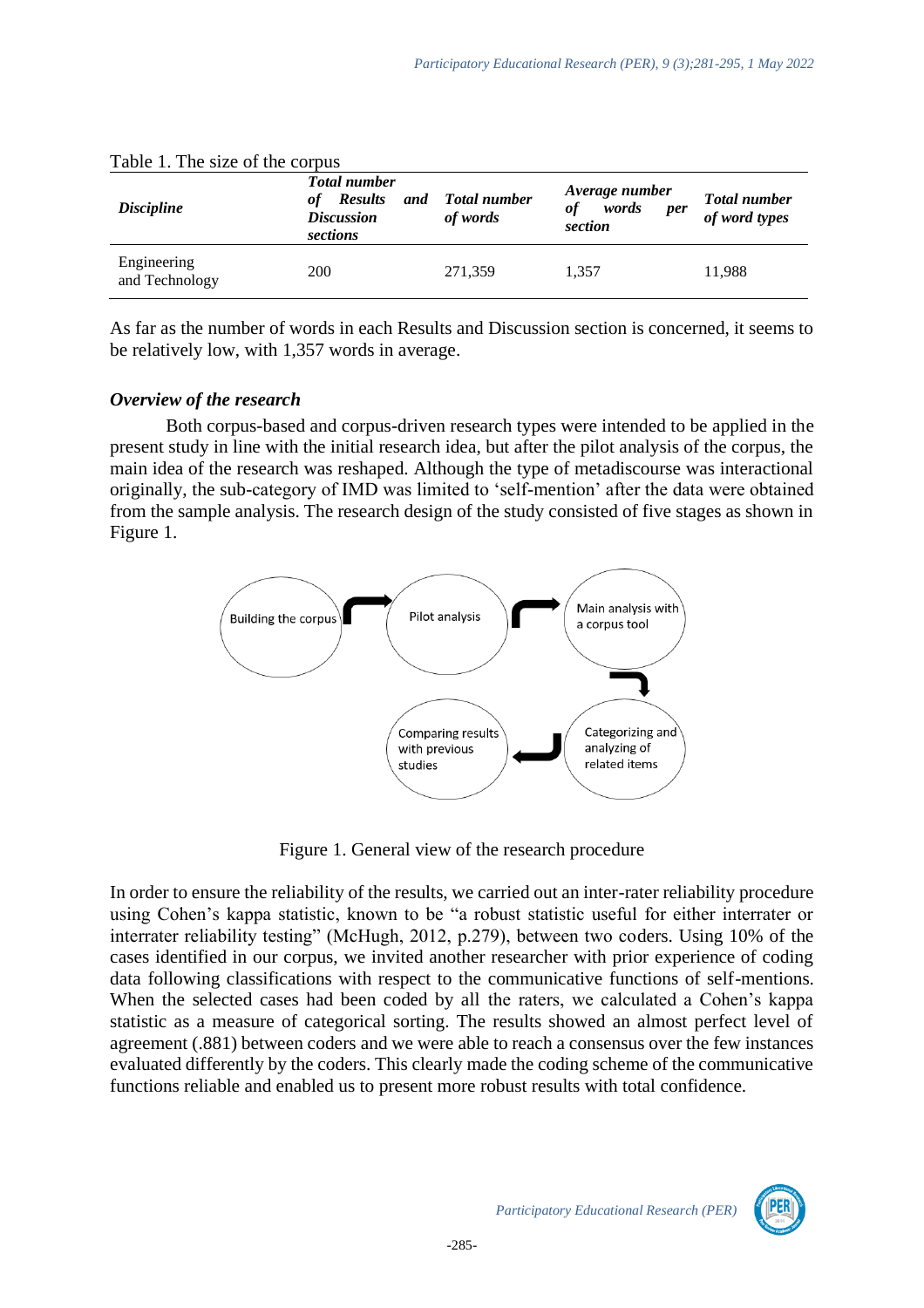### *Analytical Framework*

Although academic writing has been seen as objective and impersonal for a long time, its old-fashioned features have started to evolve, and it has become subjective and personal. Its new principles have brought a new scope to academic writing and many researchers have demonstrated that academic writing can be made more efficient and effective with an interaction between writers and readers. Metadiscourse is a perfect term to explain and identify interaction since it refers to the expression of writers to interact with their readers. Many researchers divide metadiscourse into different groups but in this current study, Hyland's (2005) IMD model was applied as a starting point for the analysis of the sub-section of stance. We focused on the use of self-mention by the first-person plural pronoun and its discourse functions. The lists of discourse functions used in different previous studies (Akbaş & Hardman, 2017; Dueñas, 2017; Hyland, 2002) were implemented in this study. We used AntConc (Anthony, 2020), a freeware corpus analysis tool, to analyse and concordance the target linguistic items. After completing the analysis of the authorial references, all frequencies of the lexical components were normalized to per 100 words. By this means, ten principal discourse functions of the we-based authorial presence were determined in the contextual analysis, adding to the qualitative understanding of our data. The discourse functions of authorial references throughout the Results and Discussion sections were:

- (1) *Stating a goal/purpose*: The writers explain their purpose in carrying out the research.
- (2) *Explaining a procedure*: The authors seek to make the procedure more understandable for their readers.
- (3) *Showing results/findings*: The researchers clarify their findings mostly using the verb 'find', as can be seen in example 3 below.
- (4) *Assessing the limitations of their research:* The writers criticize themselves or the research procedure.
- (5) *Showing the personal beliefs/ideas of the writers about the study:* The authors communicate with their readers by explaining their personal beliefs.
- (6) *Assessing the strength of their research*: The researchers try to show the strong perspective of their study.
- (7) *Describing themselves:* The writers introduce themselves to their potential readers in order to create an invisible connection.
- (8) *Making a claim/prediction:* The authors show their hesitation about a claim or prediction.
- (9) *Making suggestions:* The researchers give advice to their readers for future research.
- (10) *Stating a hypothesis, an expectation, or a wish:* The writers clearly state their expectation from for the results.

The following examples clearly show the discourse functions of the 'we-based' authorial presence presented above.

- (1) In particular, *we* wanted to answer four questions: 1) What is the minimum length of time and minimum IPTG concentration? […] (Function 1)
- (2) *We* adopt a coarse-grained approach and study the network-level […] (Function 2)
- (3) Additionally, *we* found no significant effects between the source of […] (Function 3)
- (4) *We* were not able to calculate the invariance either because of […] (Function 4)
- (5) *We* believe that these proposals can help ensure that any action […] (Function 5)
- (6) Also, *we* are able to derive global properties of the network, such as its loopiness […] (Function 6)

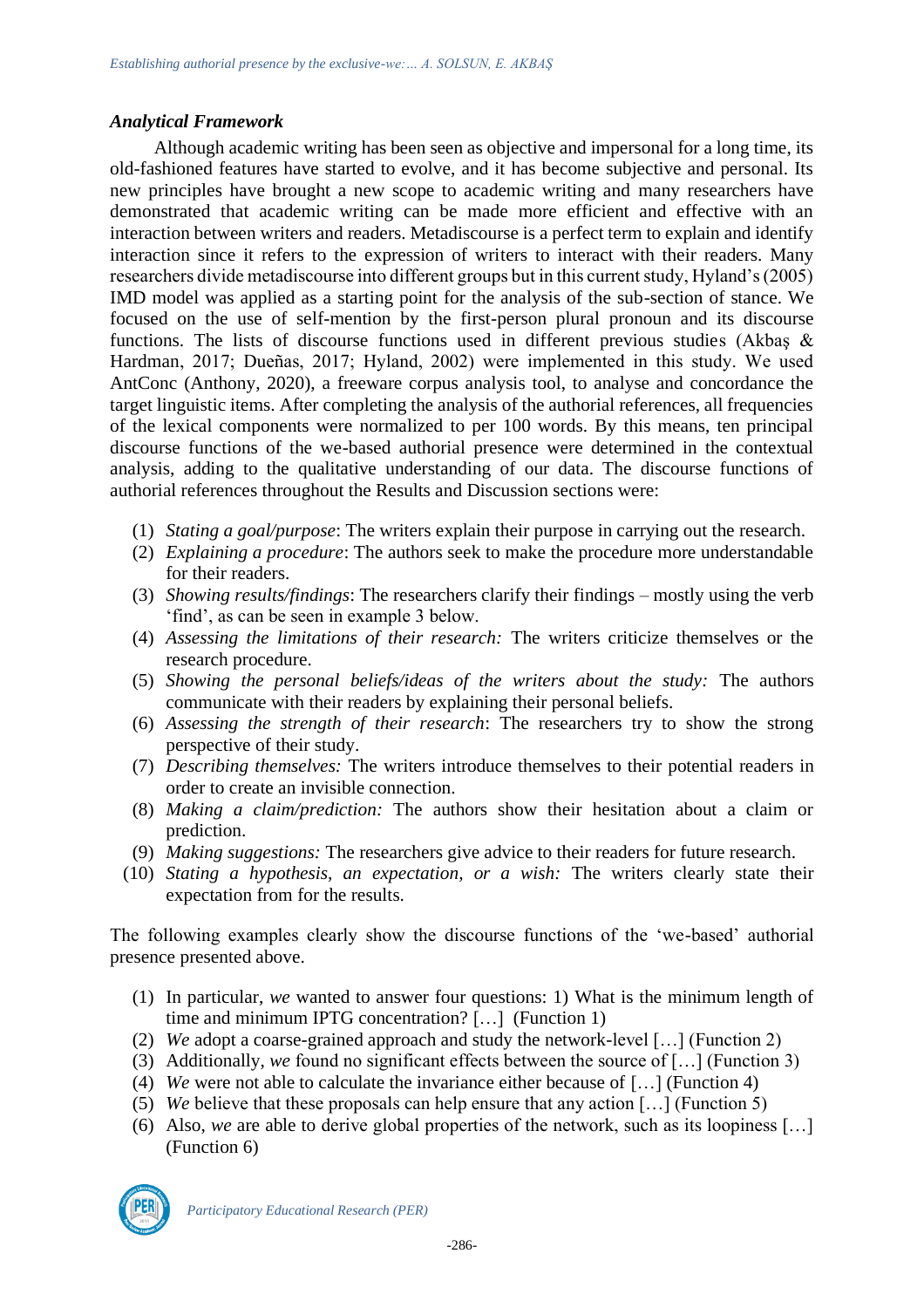- (7) *We* are activists, educators, technologists, and community organizers interested in new ways […] (Function 7)
- (8) *We* estimate that this value can be further increased to reach […] (Function 8)
- (9) Therefore, *we* should not only consider the haulage costs of the three routes […] (Function 9)
- (10) *We* expect that resolution of the mobile phone microscope will be worse than the Rayleigh criterion […] (Function 10)

Although it is possible to find many other discourse functions in previous studies, only the ten functions described above will be analysed in the present study. In short, the RAs were used to analyse the we-oriented authorial presence and its discourse functions. We shall discuss the results in the next section.

### **Results and Discussion**

#### *Overview of the results*

The overall findings showed that some authors chose not to employ the first-person plural pronoun *we* in their Results and Discussion sections. To be more specific, whereas only 89 (45%) of the Results and Discussion sections included first-person plural pronouns, 111 (55%) of them did not contain any 'we' instances at all. It can be inferred from the analysis that the writers of 111 texts downplayed their joint presence by not employing explicit references to their authorial selves. Regarding 89 texts, we found 1322 instances of *we* through which the authors promoted their presence and accomplished a range of authorial roles. In the current study, we also employed a contextual analysis of these authorial references in our corpus in order to reach a qualitative understanding of the self-mentions made by the authors in the Results and Discussion sections of RAs. We shall discuss the discourse functions accomplished through the authorial reference 'we'  $(n=1322)$  in the following sections.

#### *Discourse functions of the we-based authorial presence*

The rhetorical functions of authorial references are perfect ways to gain approval for a writer's work (Hyland, 2004). Furthermore, authorial presence could have rhetorical importance since it indicates the ways of commitment by which authors seek to show their personal beliefs. Furthermore, it can be stated that texts which include authorial presence are easier for readers to understand and interpret since authorial presence is a sub-section of the IMD which enables interaction with the readers. Through the contextual and functional analysis of self-mentions in our data, we found a range of rhetorical functions of we-based authorial references. In line with this, in this section, we shall elaborate on the classification of the discourse functions of the first-person plural pronouns in our corpus. Table 2 shows the five verbs most frequently used with the first-person plural pronoun along with some examples. The reason why we considered the accompanying verbs following the authorial 'we' reference is linked to Fløttum's (2012) suggestion of analysing personal pronouns in combination with the verbs accompanying them in order to find out how different roles can appear.

| <b>Verbs</b> |    | <b>Examples from the corpus</b>                                            |
|--------------|----|----------------------------------------------------------------------------|
| find         | 91 | We find similar, but less marked behavior in Devon, owing to the $[\dots]$ |
| have         | 88 | Moreover, we have no field data for the target species and $[\dots]$       |
| use          | 62 | Therefore, we use the linked model for our analysis proper.                |
| show         | 52 | We show here that RBT overcomes these three problems.                      |

Table 2. The most frequent five verbs collocated with "we"

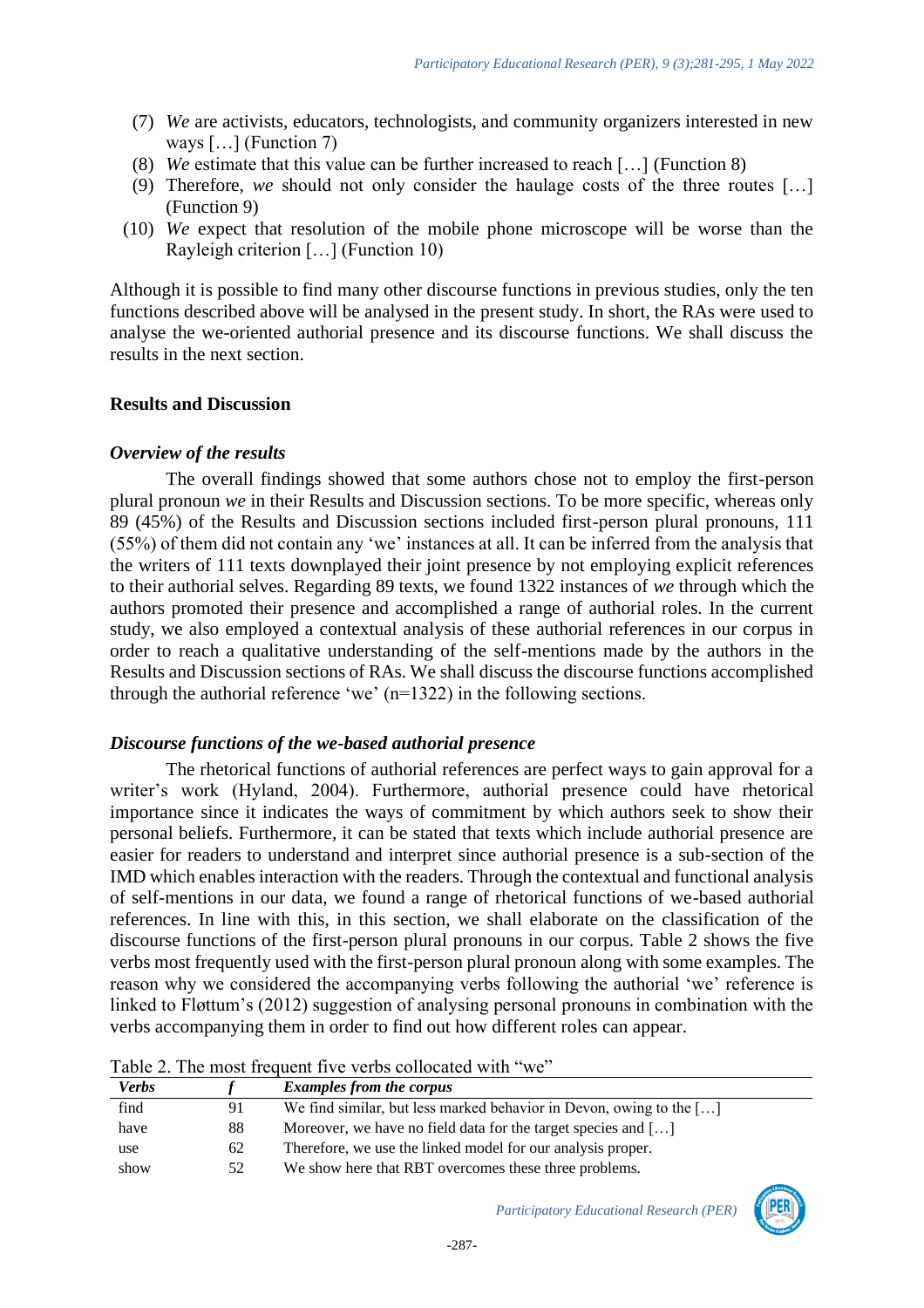#### observe 37 We observed no clear link between pseudogene carriage and source (human and veterinary isolates).

As can be clearly seen in Table 2, the first-person plural pronoun was used most frequently in the corpus with the verbs *find*, *have*, *use*, *show* and *observe*. Regarding the verbs accompanying authorial references, Akbaş (2014) suggested that the authorial role is distinct even if it seems to appear within a similar linguistic environment, such as the authorial references *I* and *we* collocating with the verb 'summarize' signaling a discoursal activity and the verb 'think' presenting a more personalized opinion on the topic. In line with this, Table 3 shows the distribution of authorial references in the corpus by their communicative discourse functions.

| <b>Functions</b>                                    |                | $\%$       |  |
|-----------------------------------------------------|----------------|------------|--|
| Explaining a procedure                              | 723            | 54.69      |  |
| Showing results or findings                         | 403            | 30.48      |  |
| Stating a goal or purpose                           | 66             | 4.99       |  |
| Assessing the strength of their research            | 34             | 2.57       |  |
| Assessing the limitations of their research         | 33             | 2.50       |  |
| Showing the beliefs of the writers about the study. | 25             | 1.89       |  |
| Making suggestions                                  | 19             | 1.44       |  |
| Stating a hypothesis, an expectation, or a wish     | 15             | 1.13       |  |
| Describing themselves                               | $\overline{2}$ | 0.15       |  |
| Making a claim or prediction                        | $\mathfrak{D}$ | 0.15       |  |
| <b>Total</b>                                        | 1322           | <b>100</b> |  |

Table 3. Discourse functions of the we-based authorial presence in the corpus

Table 3 shows that the we-based authorial presence in the corpus was mostly used to explain a procedure and to show the results and findings of a study, whereas more argumentative and interactional functions, such as stating a hypothesis, making suggestions and making a claim, were mainly presented in a less explicit way. This distribution might have two different reasons. First, writers might frequently use *we* to explain a procedure because the RAs were in the field of hard science and in this field there are more complicated procedures compared with soft science. Furthermore, hard science includes more experiments which need to be explained to make the procedure and the research clearer and more understandable for the readers (Helmenstine, 2021). The second reason could be the desire to avoid interacting with the readers and showing their attitudes to their audiences since less-used functions such as making suggestions and describing themselves enable greater interaction with readers and show writers' attitudes compared with the most frequent functions.

# *Explaining a procedure (54.69%)*

The ability to plan and implement an appropriate research methodology is a sign of a researcher's ability to integrate and apply professional skills in academic writing, which is seen as a significant requirement in academic writing. It also reflects a low degree of personal exposure and helps readers to focus on the procedures (Hyland, 2002). *Explaining a procedure* in an explicit way also enables readers to focus on the procedures easily compared with an implicit explanation. Furthermore, the use of an exclusive *we* to explain procedures was also found to be the most common function by Hyland (2002). Similarly, the present study produced similar results to those of Dueñas (2017). As can be seen from the three examples below, the discourse functions of a we-oriented authorial presence make the procedures more organized and understandable.

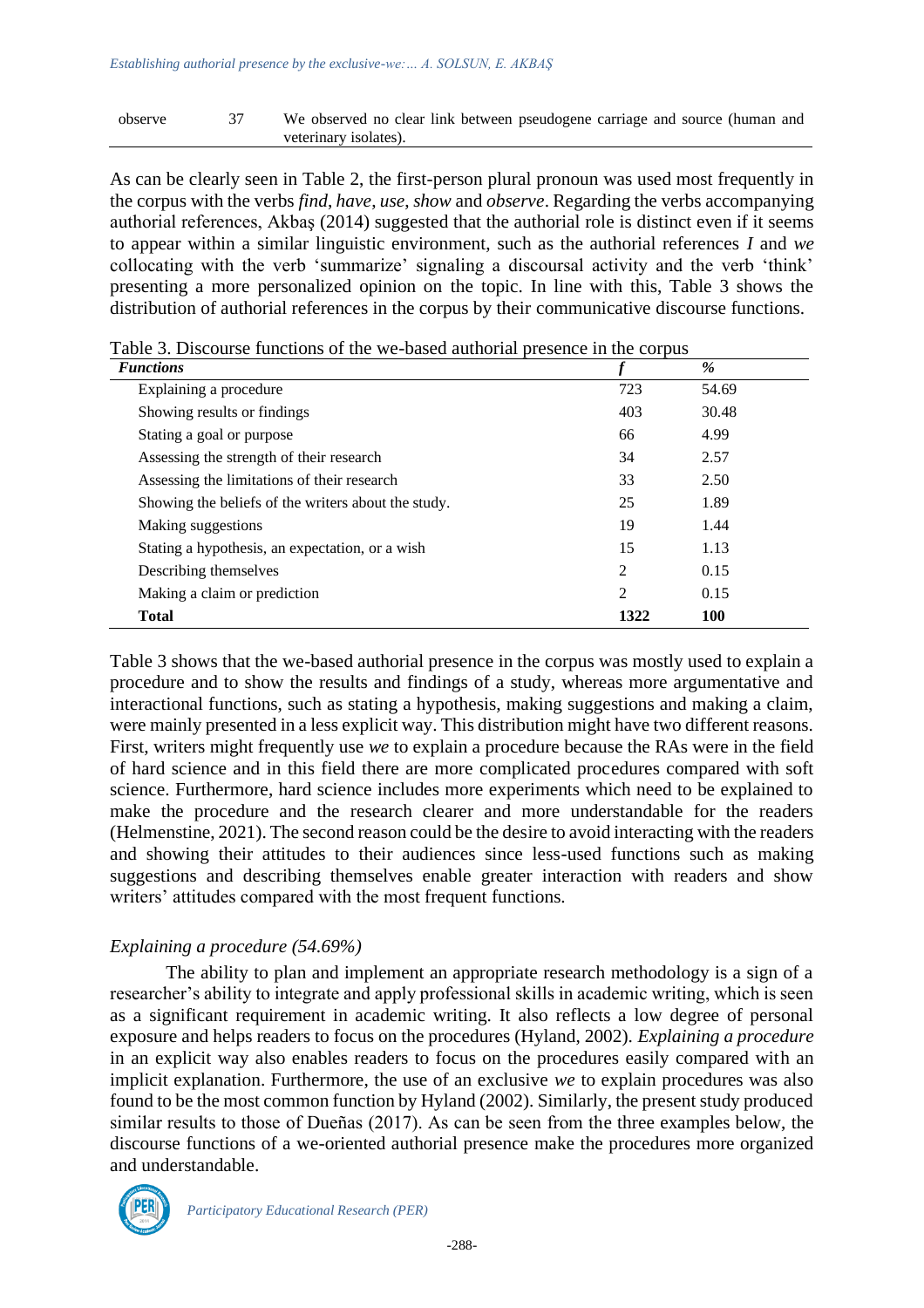- (11) Next, we adapt and apply the event study methodology to our data.
- (12) As a comparative baseline, we deleted 15% of flow from the OD matrix at random and performed ITA.
- (13) We applied the Okada filters with different window lengths, three, five and seven frames […].

Doğan-Uçar and Akbaş (2022) found that *explaining a procedure* is a relatively most employed communicative function in RA abstracts in the hard sciences. As already explained, although the examples were collected from the Results and Discussion sections of the selected RAs, writers chose to explain the procedures of their studies in a detailed way at the end of the text in order to consolidate the study and the findings. Moreover, explaining procedures in the Results and Discussion sections might have a positive correlation with the academic identity of the writers since the more understandable the study is for the readers, the more powerful the academic identity which the writers present for their readers.

### *Showing results/findings (30.48%)*

It is not surprising to find that showing results and findings was one the most frequent discourse functions of the we-oriented authorial presence in the Results and Discussion sections. However, Hyland (2002) stated that using the first-person plural pronoun to show results is the most self-assertive and face-threatening use of a we-oriented authorial presence since it is bald to state that 'we found' and this might not be a method of presentation chosen by many authors. As an example, Dueñas (2017) found that showing an authorial presence when presenting results and findings was used less often than was the case in the present study. There can be two possible reasons for this difference. First, Dueñas (2017) collected articles from soft science and there might therefore have been fewer experimental results to show. A second reason is clearly the choice of the writers to avoid manifesting their authorial presence. Although the use of rhetorical functions depends on a writer's choice, showing results and findings is an excellent opportunity for writers to show their command of the topic, their attitude, their efforts, and their commitment to an interpretation. The following examples from the RAs illustrate how writers showed their claims and linked themselves to their ideas:

- (14) We found equal movement volumes in both directions both suburbanites moving […]
- (15) Moreover, we have observed that the stimulation behavior seems to be equivalent to that that would be obtained using regular LF pulses.
- (16) We therefore conclude that neurons that show a high degree of invariance could be useful to extract signal […]

These authors chose to show the results of their study with active structures rather than using the passive voice, which was a signal that they were emphasizing their authorial presence and efforts.

# *Stating a goal/purpose (4.99%)*

Writers used the first-person plural pronoun to show their discoursal purpose and to signal their intentions. Furthermore, stating a goal or purpose enables writers to show the systemic structure and direction of the research (Hyland, 2002). Although many writers choose to hide their authorial presence and state their goal implicitly in the introduction section, as was found by Harwood (2005), it is quite interesting to find this explicit discoursal function being used frequently in the Results and Discussion sections in the corpus. The writers might have

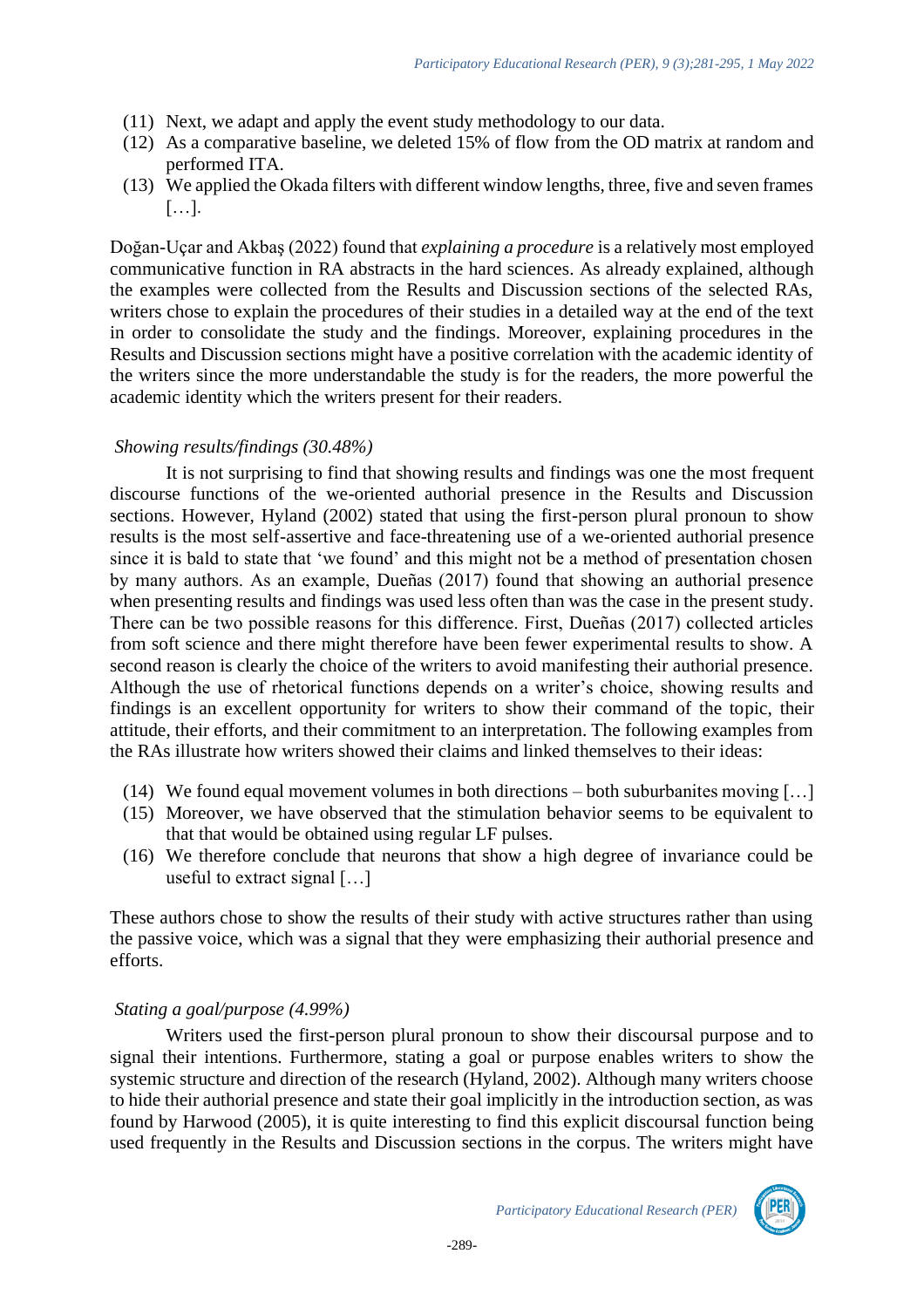wanted to create more coherent Results and Discussion sections by stating their goals through authorial presence since hard science is more complicated than soft science.

- (17) We will discuss in more detail below [that] our study replicates, but also has several advantages over, previous degradations performed in the temporal or spectral domain alone.
- (18) In particular, we aim to characterize the phenomenon of neighborhood partitioning globally over entire cities.
- (19) Finally, we also wanted to explore to what extent is the invariance of signal in noise dependent on the exact statistics of the signal and noise stimuli.

As these examples show, the writers chose different words to state their goals. The writer(s) of example 18 chose to use 'aim', whereas the writer(s) of example 19 chose 'want', which enables a more interactive mood with the readers.

### *Assessing the strength of their research (2.57%)*

Writers integrate the strength of their research into their studies in order to highlight their efforts and their contribution and to represent their study as valid; they might also want an opportunity to become members of their specific disciplinary community (Dueñas, 2017). Similarly, showing the strong points of the research can increase the credibility and accountability of the writers for the readers. The following three examples show different choices made by authors to show the strength of their research.

- (20) Finally, with all these values, we are able to characterize the fluorescent protein dynamics by estimating the fluorescent reporter expression rate (Fig 5E).
- (21) Although still far from a complex architecture that we could identify with a 'computer', our method shows enormous potential to achieve such a goal.
- (22) By carefully orienting our electrode angle, we were able to sample NCM along its entire dorsal to ventral extent.

These writers similarly chose active structures to demonstrate the strength of their research, which can be associated either with the desire to attract appreciation or with simply wanting to increase the credibility of their research. However, they avoided concealing their existence for whatever reason and emphasized their own strong academic presence alongside the study. For instance, example 20 clearly illustrates that the writers highlighted their ability by choosing 'be able to'.

#### *Assessing the limitations of their research (2.50%)*

Writers of the RAs in the field of engineering and technology included both positive and negative assessments of their own research in the Results and Discussion sections of the RAs. They can anticipate decreasing the critiques of the readers and they contribute to saving face by showing the limitations of their research (Brown & Levinson, 1987; Myers, 1989). Furthermore, writers might assess the limitations of their research in order not to take responsibility for possible errors in the study.

- (23) […] We do not have a concrete answer of how it happens and how to correct it.
- (24) We do note that the model only considers exposure to fire, and we have not considered the size of the fire or the extent of the interface exposed to the fire.

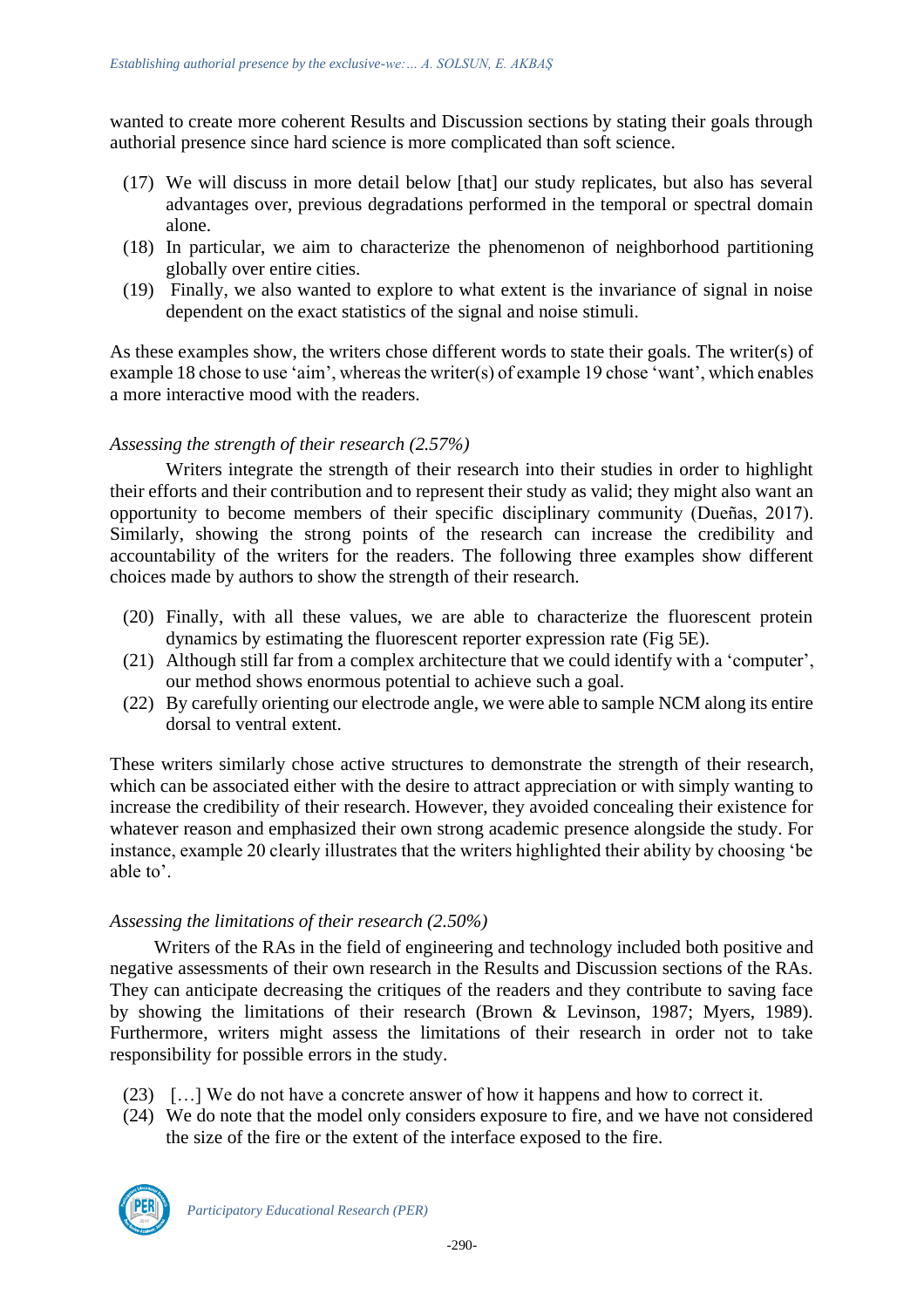(25) One of the things we've never done before but we'd like to do, is to have a look at some of the health benefits associated particularly […].

These authors explicitly show not only the strength of their research but also its limitations, which can be strongly associated with the aim of creating transparency for their readers. In line with this, example 25 shows that the writers explicitly addressed their limitations and emphasized it through the use of 'never'.

# *Showing the beliefs of the writers about the study (1.59%)*

This type of function may be the most appropriate function for interacting with potential readers since writers explicitly show their opinions in it. Showing the beliefs of the writers is also another way to increase the credibility and validity of academic writing since the writers are (or are seeking to be) the authorities in their academic writings. Furthermore, writers have an opportunity to involve their readers in the interaction, to become part of the relevant social community and to create personal and subjective academic writing rather than an impersonal presentation through expressing their opinions.

- (26) Despite this, we believe these results provide the first instance […].
- (27) We yield that Kalantaris's bound Theorem (12) is best, and particularly Table 1 supports the fact that […]
- (28) We would advocate that the nanorecorder's time […]

From these examples, it can be concluded that the writers wanted to indicate their beliefs or opinions about their study directly without hesitations or hedges, which can be a sign of selfconfidence in their study.

# *Making suggestions (1.44%)*

Although making suggestions was found to be a less frequent rhetorical function of the we-based authorial presence, it can be described as one of the most crucial ways to interact with the readers since the writers directly address their readers. It can also help researchers who want to study the same issue in their future studies since it gives them the opportunity to change and reorganize their ideas.

- (29) We suggest a robotic liquid handling platform to produce blends to yield a pre-defined color, pH and density from a set of starting materials.
- (30) […] we should reject the hypothesis that the empirical distribution and corresponding power law […].
- (31) We would recommend that: planning processes are strengthened by establishing clearer guidelines […]

Writers might wish to contribute to future studies by giving advice to their readers and to have an interaction with them by reducing the earnestness of their academic writing.

# *Stating a hypothesis, an expectation, or a wish (1.13%)*

Despite the fact that it was among the less frequent discourse functions of we-based authorial presence just like 'giving suggestions', this function provides a good opportunity for writers to interact with their readers by stating their expectations, wishes or hypotheses, which are their predictions of the possible results. Furthermore, it can encourage other researchers who read the studies to state their own hypotheses or expectations explicitly.

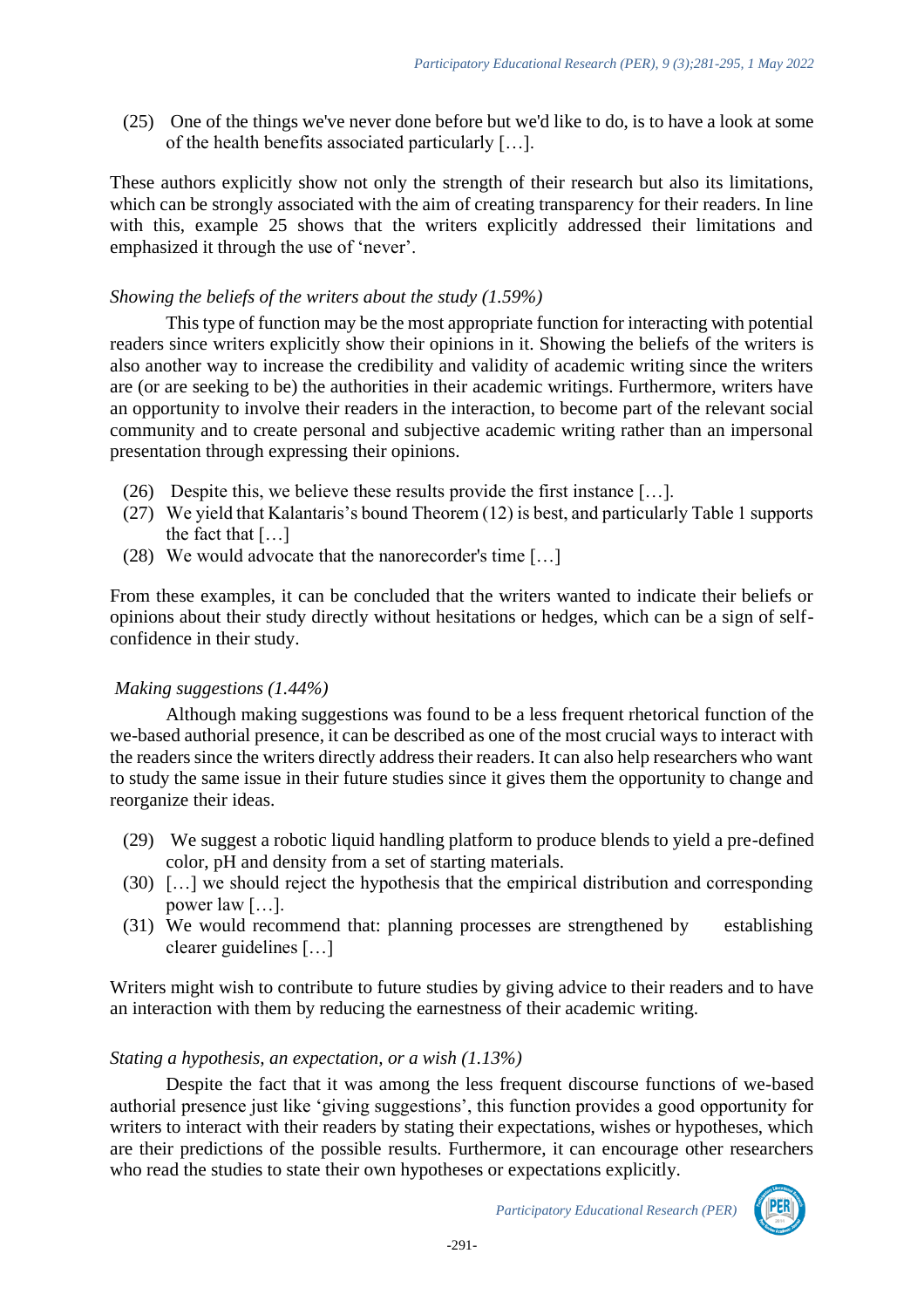- (32) We expected that this movement would occur prior to the point at which the greatest deviation in road position occurred.
- (33) We hypothesize that, in contrast, many women (and men) in economically undeveloped countries do not have the luxury […]
- (34) We thus hope that this project will contribute to the democratization of science, technology, and innovation in education.

As these three examples show, stating a hypothesis, an expectation or a wish enables writers to interact with their readers, manifest their authorial presence, and show their ideas about the study.

#### *Describing themselves (0.15%)*

Writers in the corpus of the present study chose to use this function just twice since they might have thought that *describing themselves* could threaten the objectivity of the study or be irrelevant in the field of engineering and technology. As discussed earlier, however, studies have shown that academic writing has started to change its scope and to offer a place for personal ideas, which can actually make it more successful. It is therefore important for writers to include themselves in their academic writing.

- (35) We are outside of the situation, however; it is highly potential […]
- (36) We are activists, educators, technologists, and community organizers interested […]

As can be seen in these two examples, *describing themselves* rhetorically enabled the writers to interact with the readers and readers can find some common ground with the writers so that academic writings can be more efficient and interactive.

# *Making a claim/prediction (0.15%)*

Making a claim or prediction was the other least-used function for the authorial *we*  found in the present study because writers might be afraid of making a claim or prediction in an experimental study. Moreover, because it was the Results and Discussion section of RAs which were analysed, it could be expected that we would not find many claims or predictions. If we had analysed the Introduction or Abstract sections, the likelihood of finding claims or predictions would have been higher.

- (37) We estimate that this value can be further increased to reach hundreds of milliwatts by optimizing […]
- (38) […] we assert that the results presented here are accurate projections of the cost and effect […]

# **Concluding remarks and implications**

Self-mention has a central pragmatic role in academic discourse since it contributes both to authors' manifestation and to their rhetorical functions (Hyland, 2002). The authorial pronoun is a significant means of expressing beliefs, increasing the credibility and accountability of the authors, helping them to become part of the social community, and enabling interaction with their readers. The purpose of the present study was to investigate the use and rhetorical functions of the we-oriented authorial presence in the Results and Discussion sections of RAs written in the field of engineering and technology. The findings have evidenced that writers used the we-based authorial presence for the following discoursal functions: (1) stating a goal or purpose, (2) explaining a procedure, (3) showing results and findings, (4)

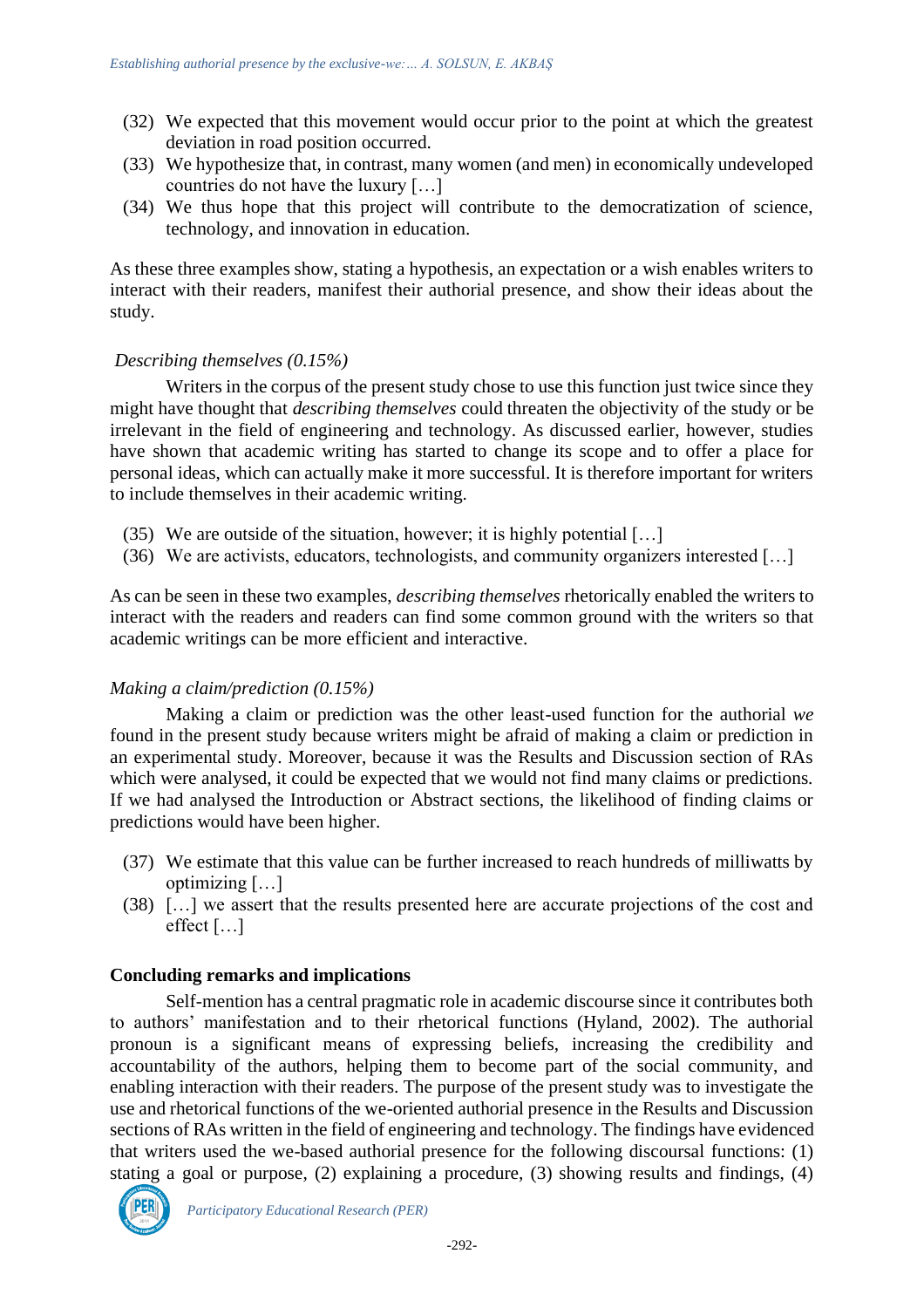addressing the limitations of their research, (5) showing the personal beliefs and ideas of the writers about the study, (6) demonstrating the strength of their research, (7) describing themselves, (8) making a claim or prediction, (9) making suggestions, and (10) stating a hypothesis, an expectation or a wish. The most frequent discourse function was found to be explaining a procedure, with 723 occurrences (54.69%) and the least-used functions were describing themselves and making a claim or prediction, with two occurrences each (0.15%).

Based on the results, it can be stated that the most frequent function was explaining a procedure because the selected RAs were in the field of engineering and technology and included complicated experimental procedures which needed to be explained to make the studies more comprehensible and understandable for the readers. The reason for the less frequent use of describing themselves and making a claim or prediction might have been the writers' desire to avoiding manifesting their authorial presence and to protect their face and authority by not making a claim or prediction. In line with these results, it can be stated that the writers in the present study preferred to use the less argumentative and interactional discourse functions of *we*.

The ways which writers choose to report their study, manifest their authorial presence and express their ideas depend on different social and psychological factors such as traditions, writers' background and personality, so one of the possible reasons for the variance in the frequency of rhetorical functions might also have been one of these aspects (Hyland, 2002). Furthermore, the findings of the study are similar to those of Hyland (2002) and Dueñas (2017), who also found that explaining procedure was the most frequently used function. Although Hyland (2002) included RAs from both hard and soft science in his study and Dueñas (2017) analysed RAs in the field of soft science and the present study chose articles only from hard science, it was interesting to see the similarity of the results. This similarity enables us to assert that writers from different disciplines have a tendency to use similar discourse functions of the we-based authorial presence in their studies. Even so, it is important not to overgeneralize the results of the present study since it has several limitations. First, because it was a small-scale corpus project exploring self-mentions in the Results and Discussion sections of RAs in a specific field, it is difficult to generalize the results to have a bigger picture of the phenomenon under investigation for the discipline. The scope of the study could therefore be expanded by compiling a larger corpus and a cross-sectional perspective could be adopted in order to identify section-specific functions of self-mentions in RAs. Another limitation could be related to the fact that the study adopted a corpus-based approach and therefore might not have provided as much detailed findings as would be provided by a corpus-driven approach. Further studies could therefore focus on designing a corpus-driven study to explore authorial presence in expert writing in the discipline and focus on other ways of signalling explicit and implicit authorial presence such as phrase frames, inanimate objects and passive constructions.

As highlighted in the literature, academic writing has long been believed to be objective and impersonal, so authors could generally prefer to downplay their roles and avoid expressing their personal involvement in their academic texts. However, academic conventions can differ from one established discipline to another, or even for the interdisciplinary ones. We can therefore offer some practical implications. The first step that needs to be done is to help authors to understand that academic writing is a very specific literary form in which interactional and interactive items could make the texts more communicative. The next practical implication could be raising the awareness of researchers in particular disciplines about the rhetorical functions and the importance of an authorial presence in their fields in order to encourage them to benefit from including their authorial presence in their texts. EAP practitioners could focus

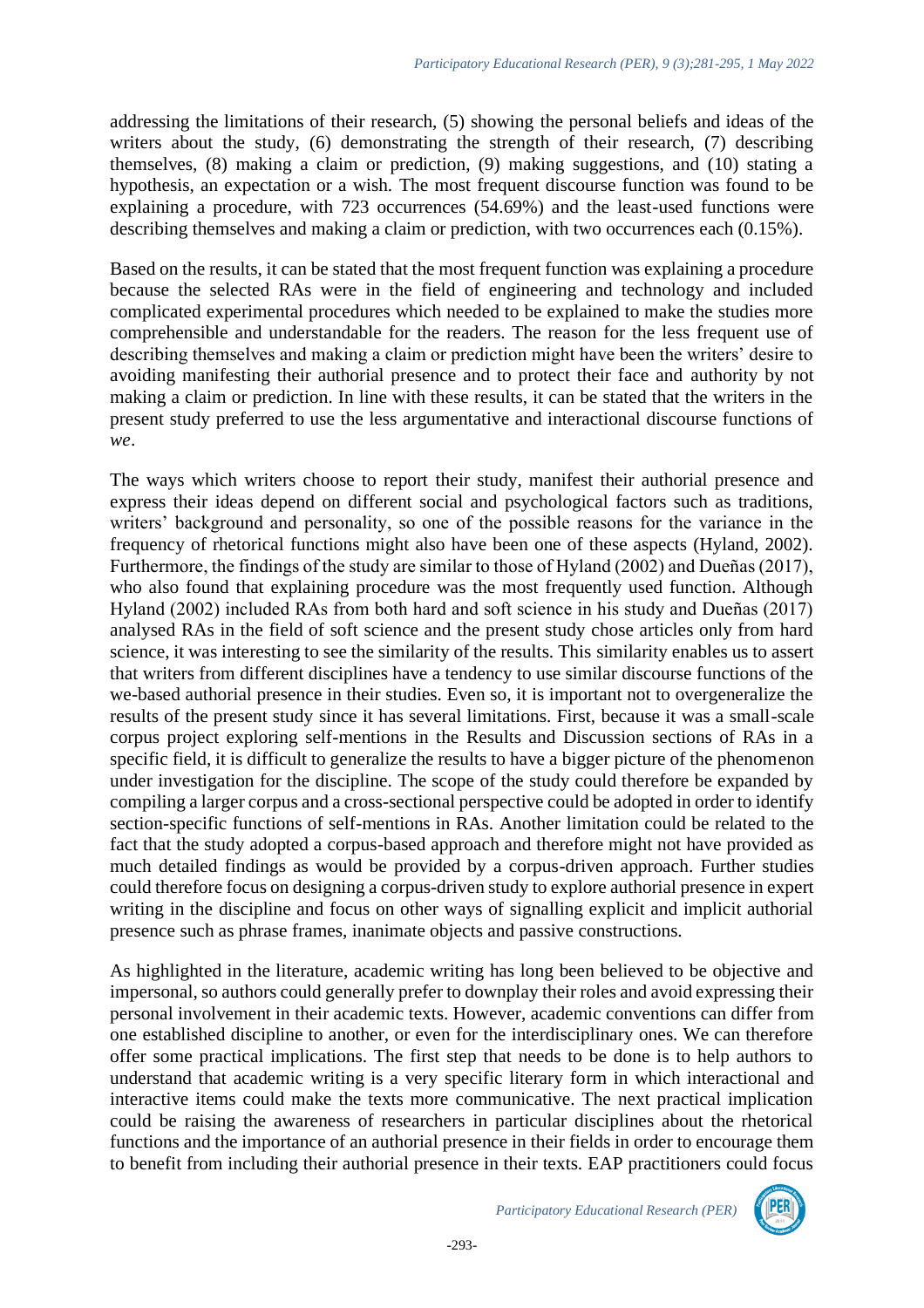on teaching the different discourse functions of authorial references and introducing IMD for creating successful academic communication with the intended audience. In this regard, practitioners can always benefit from the findings of previous studies as well as the current research for teaching the discourse functions of such items for establishing interpersonal communication and show different texts with and without IMD to emphasize their significance in academic writing. After the presentation and introduction of the notions, practitioners might introduce at least two texts in their classes, one which includes IMD items whereas the other does not and ask students to identify and discuss the functions of specific metadiscourse markers. Subsequently, EAP practitioners could prepare some hands-on activities with smallscale corpus study to enable students to become aware of authentic examples of authorial presence in their particular fields. Finally, practitioners could provide some explicit instruction about effective strategies and options for increasing the use of authorial presence. All in all, when students gain a mastery and understanding of the importance and functions of authorial references, they are more likely to exploit them in their own academic texts.

# **References**

- Akinci, S. (2016). A cross-disciplinary study of stance markers in research articles written by students and experts. *Graduate Theses and Dissertations. 15144.*  <https://lib.dr.iastate.edu/etd/15144>
- Akbaş, E. (2014). Commitment-detachment and authorial presence in postgraduate academic writing: A comparative study of Turkish native speakers, Turkish speakers of English and English native speakers (Doctoral dissertation). Retrieved from <http://etheses.whiterose.ac.uk/7083/>
- Akbaş, E., & Hardman, J. (2017). An exploratory study on authorial (in)visibility across postgraduate academic writing: Dilemma of developing a personal and/or impersonal authorial self. In C. Hatipoglu, E. Akbas, & Y. Bayyurt (Eds.), *Metadiscourse in written genres: Uncovering textual and interactional aspects of texts* (pp. 139–174). Bern, Switzerland: Peter Lang.
- Anthony, L. (2019). AntCorGen (Version 1.1.2) [Computer Software]. Tokyo, Japan: Waseda University. Available from<https://www.laurenceanthony.net/software>
- Anthony, L. (2020). AntConc (Version 3.5.9) [Computer Software]. Tokyo, Japan: Waseda University.<https://www.laurenceanthony.net/software>
- Bayyurt, Y., Çandarlı, D. & Martı, L. (2015). Authorial presence in L1 and L2 novice academic writing: a cross-linguistic and cross-cultural perspective. *Journal of English for Academic Purposes, 20*, 192-202.
- Brown, P. & Levinson, S.C. (1987). *Politeness: Some universals in language use*. Cambridge: Cambridge University Press.
- Doğan-Uçar, A. & Akbaş, E. (2022). A corpus-driven cross-disciplinary study of inclusive and exclusive we in research article abstracts. *LEARN Journal: Language Education and Acquisition Research Network, 15*(1), 180-204.
- Dontcheva-Navrátilová, O. (2013). Authorial presence in academic discourse: Functions of author-reference pronouns. *Linguistica Pragensia*, *23*(1), 9-30.
- Dueñas, M. (2017). 'I/we focus on': a cross-cultural analysis of self-mentions in business management research articles. *International Journal of Applied Linguistics, 20*(1), 50- 72.
- Fløttum, K. (2012). Variation of stance and voice across cultures. In K. Hyland & C. Sancho-Guinda (eds), *Stance and voice in written academic genres* (pp.218-232). Basingstoke: Palgrave Macmillan.
- Halliday, M. (1994). *An Introduction to Functional Grammar*. London: Edward Arnold.